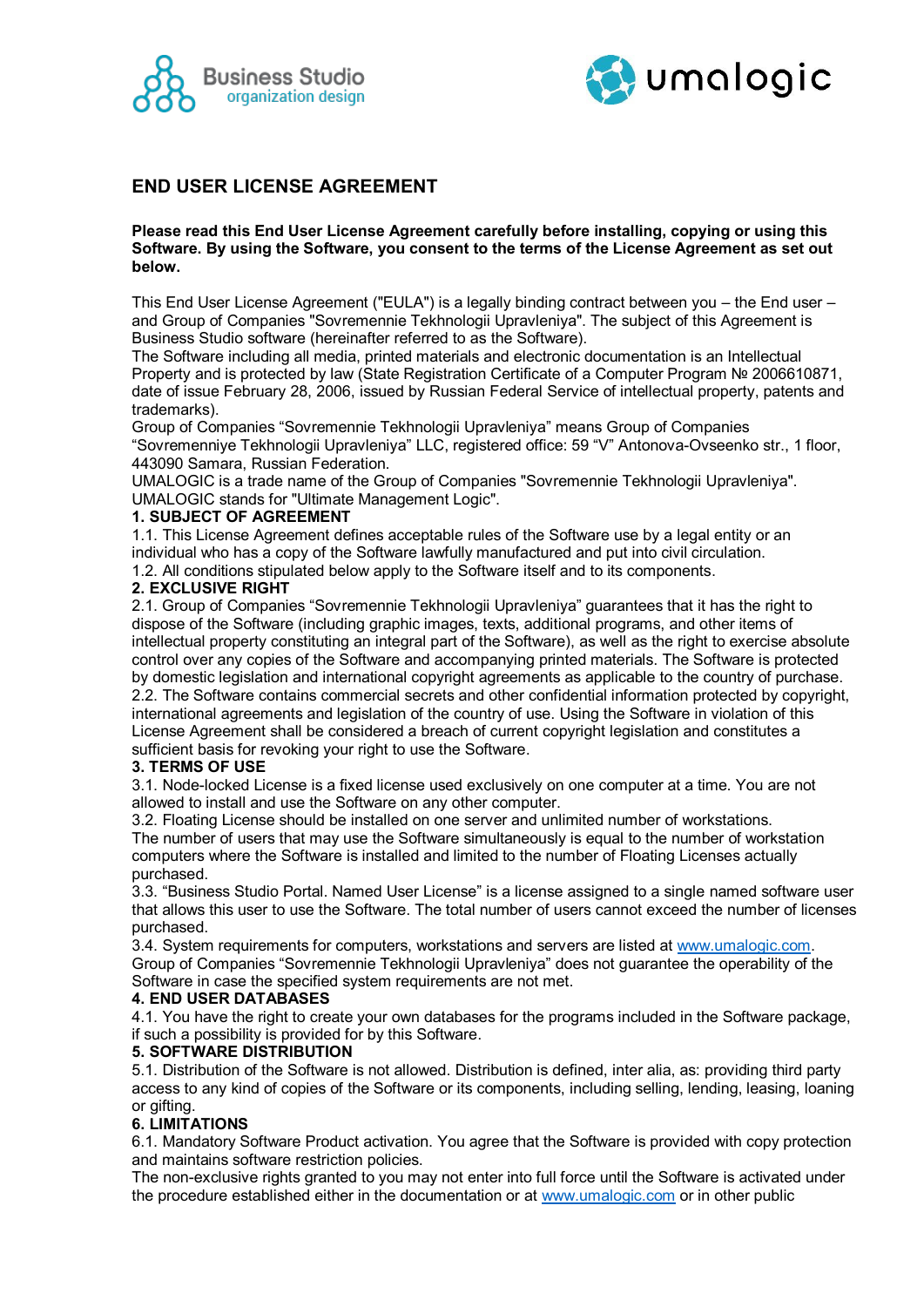documents provided by Group of Companies "Sovremennie Tekhnologii Upravleniya". A unique parameter is created based on the computer configuration data during the activation process. This parameter does not include any personal data, information about software installed on the computer, user preferences or stored data. This parameter identifies the computer solely for activation purposes. 6.2. Virtual machine activation is performed by means of Online licenses. Online license is a license, the use of which is controlled via the Internet. The Online license is granted exclusively for one instance of a virtual machine. Group of Companies "Sovremennie Tekhnologii Upravleniya" has the right to suspend the Online license validity if one Online license is used on several instances of virtual machines. 6.3. In case you need to transfer the Software to another computer, You must send a written notice to Group of Companies "Sovremennie Tekhnologii Upravleniya" stating this transfer is authorized. The written notice should meet the standard established by Group of Companies "Sovremennie Tekhnologii Upravleniya".

6.4. If the License for the Software Product is purchased by You with any intent to breach Intellectual Property Rights of Group of Companies "Sovremennie Tekhnologii Upravleniya", especially with the intent to disassemble or decompile the Software, the databases and other Software components, to modify the Software, including any object code changes of programs or their databases (except the changes made by means of the software package and described in the documentation), no licensed right of use shall exist except instances covered by current legislation.

6.4.1. You agree not to grant third parties the right to use the Software.

6.4.2. You agree not to enable the Software use by individuals who do not have the right to use it, including those working in the same network or multi-user system with You.

# **7. TECHNICAL SUPPORT SERVICES**

7.1. Group of Companies "Sovremennie Tekhnologii Upravleniya" may provide you with the Software Technical Support services (Technical Support).

7.2. Technical Support is provided on the terms specified either at [www.umalogic.com](http://www.umalogic.com/) or in the User Guide, or in electronic documentation, or in other materials supplied by Group of Companies "Sovremennie Tekhnologii Upravleniya". Any software supplied as part of the Technical Support is considered to be part of the Software and must be used in accordance with the terms of this License Agreement.

7.3. Group of Companies "Sovremennie Tekhnologii Upravleniya" has the right to request information on your equipment specifications, as well as request standard personal data, including your name, company name and TIN (for legal entities), address, telephone number and email address for Technical Support services.

7.4. Group of Companies "Sovremennie Tekhnologii Upravleniya" has the right to use the above information for its business purposes, including (but not limited to) for the Software development and for the purpose of Technical Support on condition that Group of Companies "Sovremennie Tekhnologii Upravleniya" does not use this information in any form that allows You to be identified.

7.5. You have the right to update the Software. This is part of Technical Support and is possible on a computer (server) in case all licenses installed on this computer (server) have active Technical Support on the date of the update release.

# **8. NOT FOR RESALE VERSIONS**

8.1. If the Software is identified as "Not For Resale" or "Dealers" Version, it is used only for the purpose of demonstrating, checking or evaluating, regardless of other terms of this License Agreement.

# **9. SOFTWARE TRIAL VERSIONS**

9.1. If the Software is identified as Try&Buy, Trial or Demo, this clause is applied regardless of other terms of this Agreement up to the moment when the license for full-featured version of the Software is purchased. You agree that Trial Version have limited functionality and / or limited operating time. The License is provided as it is and is intended solely for reviewing. If the License runs for a limited period of time, then after a specified time-limit expires, it ceases to work. If You do not purchase a full-featured version of the Software, this Agreement will expire upon expiration of the trial period.

9.2. The use of the Trial Version is possible only after registration of your personal data in the database of Group of Companies "Sovremennie Tekhnologii Upravleniya".

# **10. SOFTWARE UPDATE AND UPGRADE**

10.1. If the Software is identified as Upgrade, you should have a valid Software license to use it and the Software itself should be subjected to upgrade by Group of Companies "Sovremennie Tekhnologii Upravleniya".

10.2. You should have a valid Software license to be able to start using a new Version of the Software. Your license should be subjected for upgrade by Group of Companies "Sovremennie Tekhnologii Upravleniya".

10.3. Updated or new version replaces or supplements the Software which is the basis of Your right for update or upgrade.

10.4. By installing an updated or new version of the Software on your computer, you lose the previously used license of the Software.

10.5. The new or updated version of the Software can be used only in accordance with the supplied License Agreement.